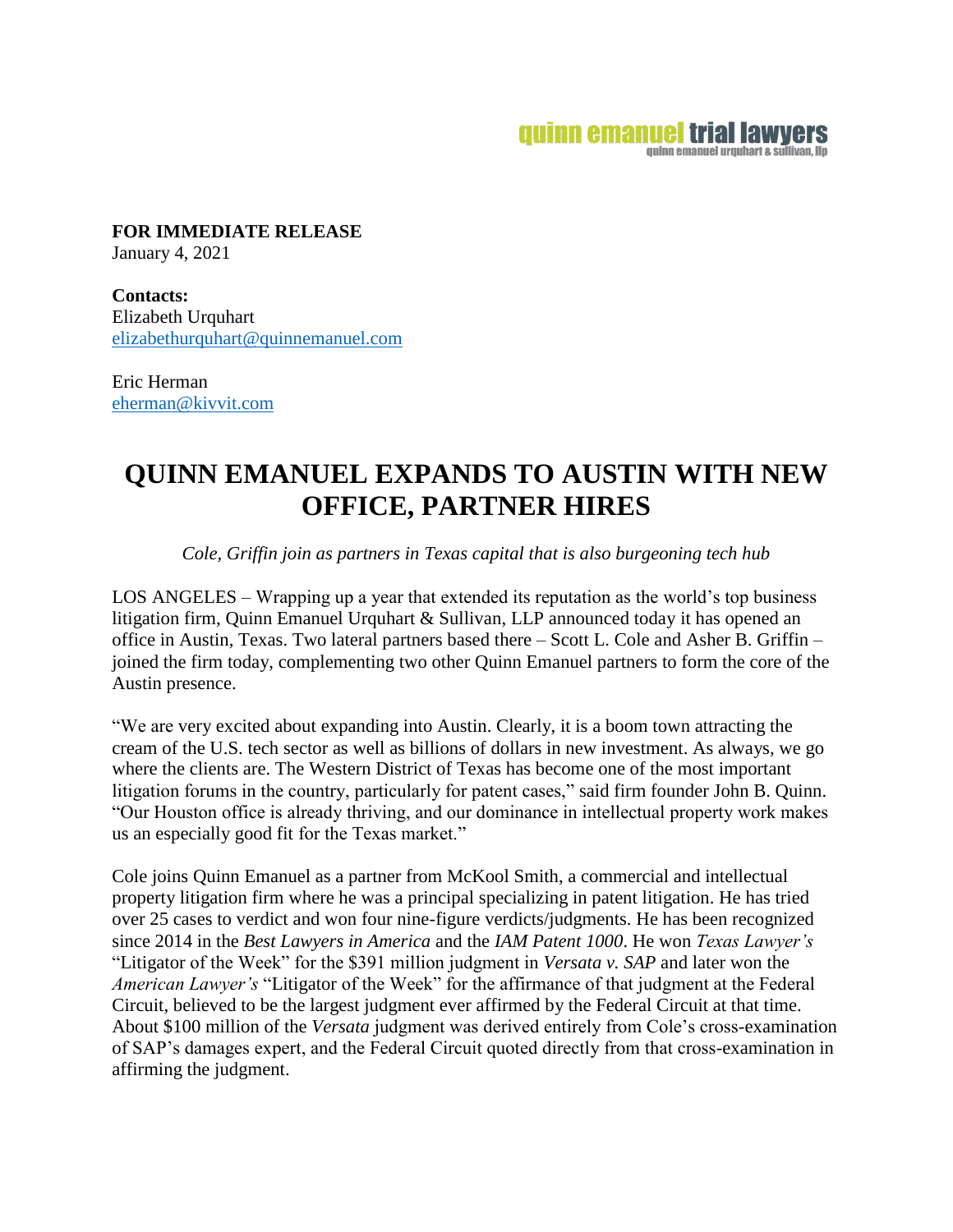Griffin joins from Scott Douglass & McConnico, a commercial litigation boutique where he was a partner. He handles litigation across industries and practices, including pharmaceutical litigation, oil and gas disputes, private equity/hedge fund litigation, and intellectual property disputes. Most recently, Griffin has served as the lead Manufacturers' Liaison Counsel in the Texas Opioid MDL, playing a central role in shaping the defense of the multi-billion dollar claims. He represents defendants and plaintiffs in complex litigation matters, including breach of contract, non-competition, breach of fiduciary duty, fraud, usurpation of corporate opportunity and trade secrets cases. He was named a "Texas Rising Star" by Thomson Reuters in 2010 and 2011 and served on the Steering Committee of the Texas Minority Counsel Program from 2011 through 2017.

Also forming the core Austin team for Quinn Emanuel are partners Matthew Scheck, a restructuring litigation specialist who relocated from Los Angeles, and John Bash, the former U.S. Attorney for the Western District of Texas, who joined the firm in October.

"Quinn Emanuel's intellectual property practice has a reputation without parallel. I am tremendously excited about joining this team of trial lawyers and helping the firm plant its flag in Austin," Cole said.

Added Griffin: "I am thrilled to be joining Quinn Emanuel and honored to be helping expand the firm's reach in Texas. The firm's reputation in business litigation is simply without parallel."

"Scott's and Asher's track records as lawyers show that they work at the very highest levels of trial practice, and we're gratified to add talents of their caliber," Quinn said. "And when you combine them with the talents that Matthew and John bring to bear, we are immediately a force to be reckoned with in Austin and beyond."

###

Quinn Emanuel is a 800+ lawyer business litigation firm—the largest in the world devoted solely to business litigation and arbitration with 24 global office locations. Surveys of major companies around the world have twice named it the "most feared" law firm in the world. Firm lawyers have tried over 2,300 cases, winning 88% of them. When representing defendants, Quinn Emanuel's trial experience gets better settlements or defense verdicts. When representing plaintiffs, Quinn Emanuel lawyers have won over \$70 billion in judgments and settlements. Quinn Emanuel has also obtained five 9-figure jury verdicts, fortythree 9-figure settlements, and nineteen 10-figure settlements. FTI Consulting named Quinn Emanuel the biggest litigation firm in the world. *The American Lawyer* named Quinn Emanuel the top IP litigation firm in the U.S. and the firm as one of the top six commercial litigation firms in the country. The UK legal periodical, *The Lawyer* named us "International Firm of the Year." *Law360* selected us as Antitrust, Appellate, Banking, Class Action, Insurance, Product Liability, IP, White Collar, and Trials "Practice Groups of the Year." *Managing IP* twice recognized us as having the "Best ITC Litigation Practice" and honored us with the "Patent Contentious West" award. *Legal Business* has named us "US Law Firm of the Year" three times, and our German offices have been named both IP Litigation and Patent Litigation Firm of the Year by *JUVE*, Germany's most prestigious legal publication. *Global Investigations Review*, a leading legal periodical covering global white collar investigations, named us the "Most Impressive